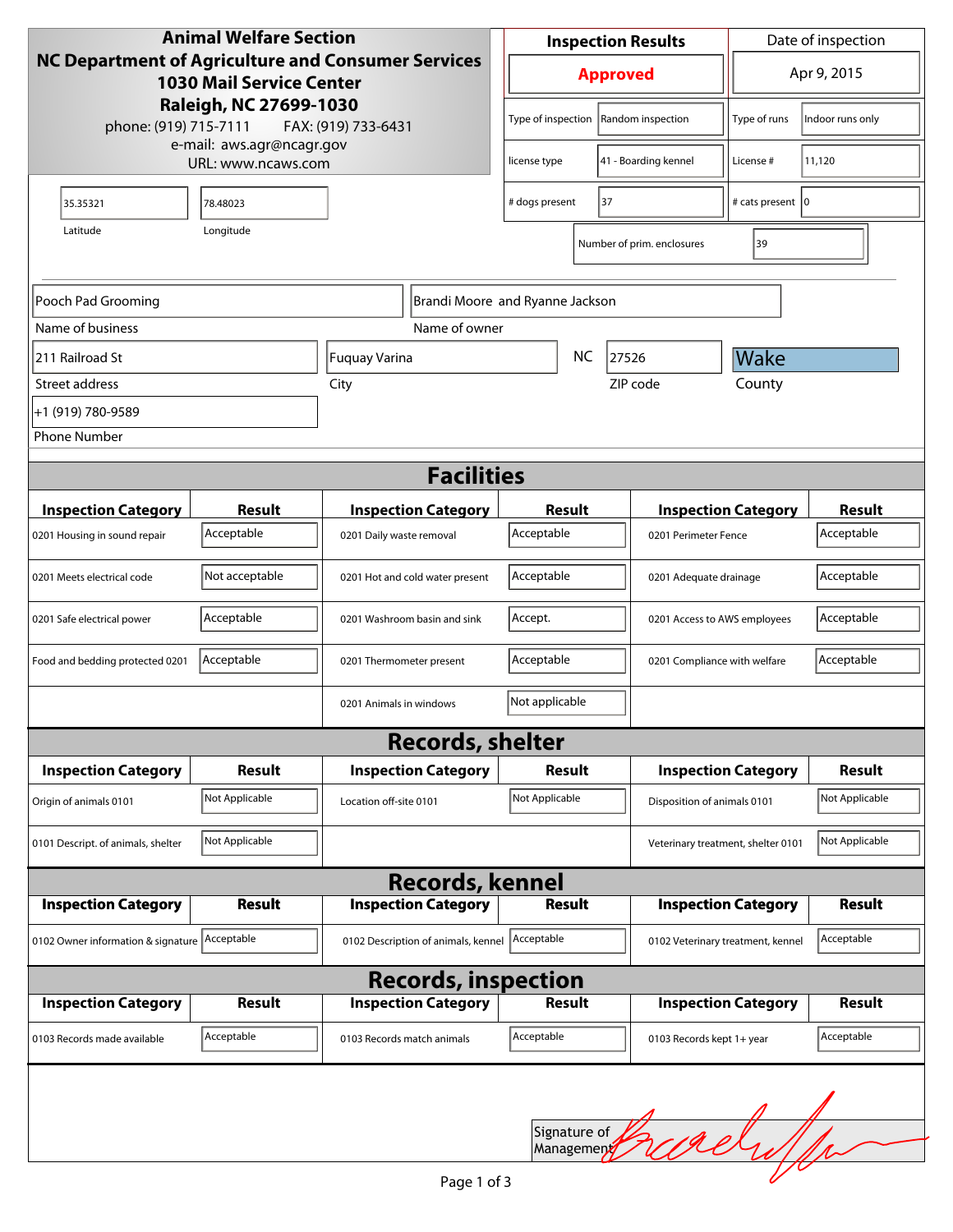| <b>Animal Welfare Section, NCDA&amp;CS</b>       | <b>Inspection Results</b>     |                                    | Date of inspection         |                                    |  |                |  |  |
|--------------------------------------------------|-------------------------------|------------------------------------|----------------------------|------------------------------------|--|----------------|--|--|
| Inspection Report, continued                     | <b>Approved</b>               |                                    | Apr 9, 2015                |                                    |  |                |  |  |
|                                                  |                               |                                    |                            |                                    |  | <b>NC</b>      |  |  |
| Pooch Pad Grooming                               | Brandi Moore and Ryanne Jacks | Fuquay Varina                      |                            |                                    |  |                |  |  |
| <b>Indoor facilities</b>                         |                               |                                    |                            |                                    |  |                |  |  |
| <b>Inspection Category</b>                       | Result                        | <b>Inspection Category</b>         | Result                     | <b>Inspection Category</b>         |  | Result         |  |  |
| 0202 Ambient temperature, indoor                 | Acceptable                    | 0202 Ventilation, indoor           | Acceptable                 | 0202 Lighting, indoor              |  | Acceptable     |  |  |
| 0202 Imperv./Sanitary surf., indoor              | Acceptable                    | 0202 Drainage, indoor              | Acceptable                 |                                    |  |                |  |  |
| <b>Outdoor facilities</b>                        |                               |                                    |                            |                                    |  |                |  |  |
| <b>Inspection Category</b>                       | Result                        | <b>Inspection Category</b>         | Result                     | <b>Inspection Category</b>         |  | Result         |  |  |
| 0203 Impervious surfaces, outdoor                | Not Applicable                | 0203 Housing, 1 per animal         | Not Applicable             | 0203 Protection from elements      |  | Not Applicable |  |  |
| 0203 Owner advised, outdoor                      | Not Applicable                | 0203 Drainage, outdoor             | Not Applicable             |                                    |  |                |  |  |
| <b>Primary enclosures</b>                        |                               |                                    |                            |                                    |  |                |  |  |
| <b>Inspection Category</b>                       | Result                        | <b>Inspection Category</b>         | Result                     | <b>Inspection Category</b>         |  | <b>Result</b>  |  |  |
| 0204 Drainage prev. cross contam.                | Acceptable                    | 0204 Fence height >= 5 feet        | Acceptable                 | 0204 1:10 ratio, person: human     |  | Acceptable     |  |  |
| 0204 Surf. impervious to moisture                | Acceptable                    | 0204 Enclosure is escape proof     | Acceptable                 | 0204 Cats, $>=$ 4 sq. ft. / adult  |  | Not Applicable |  |  |
| 0204 Prevent contact with wood                   | Not Acceptable                | 0204 Solid resting surface         | Acceptable                 | 0204 Cats, $<= 12$ / enclosure     |  | Not Applicable |  |  |
| 0204 Enclosures in sound repair                  | Acceptable                    | 0204 Cats, raised resting surface  | Not Applicable             | 0204 Cats, 1 litter pan / 3 adults |  | Not Applicable |  |  |
| 0204 Size of enclosure                           | Acceptable                    | 0204 Dogs, supervision if > 4      | Acceptable                 |                                    |  |                |  |  |
|                                                  |                               | Feeding                            |                            |                                    |  |                |  |  |
| <b>Inspection Category</b>                       | Result                        | <b>Inspection Category</b>         | <b>Result</b>              | <b>Inspection Category</b>         |  | <b>Result</b>  |  |  |
| 0205 Feeding, 1x / day, adult                    | Acceptable                    | 0205 Feeding, 1 bowl / adult       | Acceptable                 | 0205 Feeding, commercial food      |  | Acceptable     |  |  |
| 0205 Feeding, bowl in good repair                | Acceptable                    | 0205 Feeding, quality food         | Acceptable                 | 0205 Feeding, bowl is protected    |  | Acceptable     |  |  |
| 0205 Feeding, 2x / day, young                    | Acceptable                    |                                    |                            |                                    |  |                |  |  |
|                                                  |                               | <b>Watering</b>                    |                            |                                    |  |                |  |  |
| <b>Inspection Category</b>                       | Result                        | <b>Inspection Category</b>         | Result                     |                                    |  |                |  |  |
| 0206 Watering, continuous access                 | Acceptable                    | 0206 Watering, bowl in good repair | Acceptable                 |                                    |  |                |  |  |
| Sanitation/Employees/Classification & Separation |                               |                                    |                            |                                    |  |                |  |  |
| <b>Inspection Category</b>                       | <b>Result</b>                 | <b>Inspection Category</b>         | Result                     | <b>Inspection Category</b>         |  | <b>Result</b>  |  |  |
| 0207 Waste removal 2x / day                      | Acceptable                    | 0207 Grounds overgrown             | Acceptable                 | 0207 Young given social interact.  |  | Not Applicable |  |  |
| 0207 Animals removed while clean                 | Acceptable                    | 0207 Pest Control                  | Acceptable                 | 0207 Species separated             |  | Acceptable     |  |  |
|                                                  |                               |                                    | Signature of<br>Management |                                    |  | aughMore       |  |  |